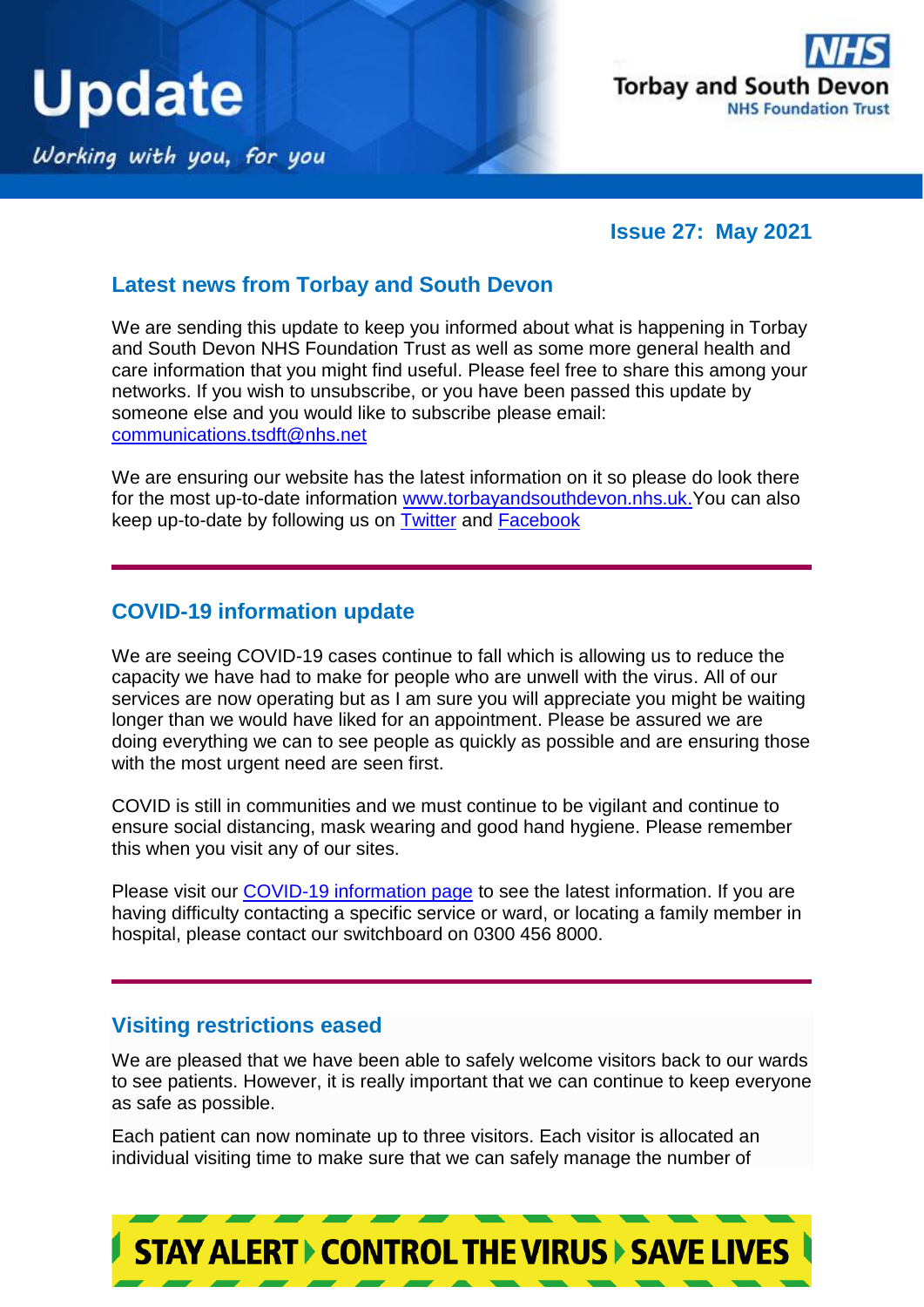

Working with you, for you

visitors to each ward. We appreciate that people's circumstances can change so please do discuss any changes or individual needs with the relevant ward manager.

We will need the continued support of visitors to keep our patients, our staff and our other visitors as safe as possible.

If you are visiting, please help us to help you and your loved one by:

- arriving and leaving in time with your allocated visiting time
- washing your hands or using the hand sanitizer when you arrive and when you leave and wearing your face mask at all times when in our buildings
- submitting your details to NHS track and trace every time you visit
- updating your family and friends after your visit

#### **Video appointments win patient approval**

During the pandemic, we have had to find new ways to see and treat people safely. One of the fastest-growing developments has been the use of video appointments instead of face-to-face, wherever this is a safe and effective option.

People who don't need a physical examination are offered an appointment by telephone or video. The use of video means health professionals can still see patients, listen to their concerns and advise them about managing their condition, without them having to travel to hospital, or worry about bus times, or finding somewhere to park. If someone needs blood tests or X-rays before an appointment, these are offered as locally as possible to people's homes, and doctors review the results before seeing people in a 'virtual clinic'. The 'Attend Anywhere' technology even allows for a real receptionist to show people into a virtual waiting room, so they know they are in the right clinic.

Staff at Torbay Hospital have recently carried out a survey to find out about people's experience of video consultations, across a wide range of services including: physiotherapy and pain management, cancer, gynaecology, drug and alcohol services, diabetes, neurology, psychology, stroke, rheumatology, speech and language therapy, children's services and chest clinic.

More than 1,000 people from all age groups were asked a range of questions after their appointment, including:

- how easy it was to join the video call
- whether they were able to communicate everything they needed to
- their experience of how the doctor or healthcare professional listened to them
- whether they felt involved in decisions about their care
- whether they would be happy to use video consultation again.

Their experience was overwhelmingly positive: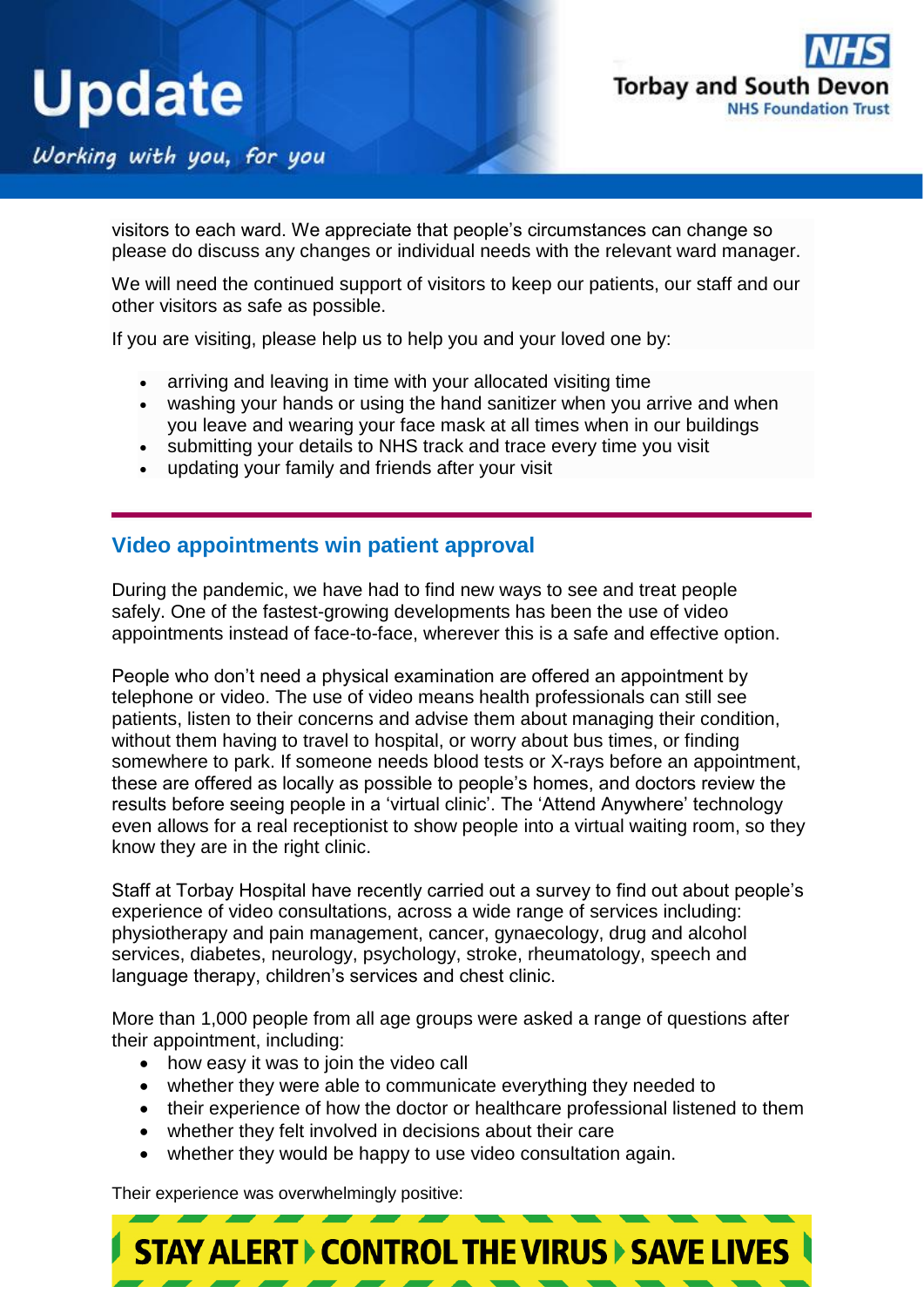



### Working with you, for you

- almost 90% of people who responded found it easy or very easy to join the call
- over 85% rated their video experience as high or very high quality
- over 90% felt their needs were well or very well met
- more than 95% felt that the healthcare professional listened to them
- 93% of people would be happy to use video consultation again.

Dr Joanne Watson, who worked on Torbay Hospital's COVID-19 ward and is also Health and Care Strategy Director for Torbay and South Devon, said: "We want to make it as easy as possible for people to access services in future, and this is going to be part of our new 'normal' way of working, so I'm really pleased that people had such positive experiences. We will use their feedback to keep improving the service as we develop and roll it out more widely."



## **Vaccine update**

#### **Advice on second doses for over 50s and other eligible groups**

Second doses of the COVID-19 vaccination are being brought forward for people aged over 50 and people who are in at-risk groups [\(cohorts 1-9\).](https://www.gov.uk/government/publications/covid-19-vaccination-care-home-and-healthcare-settings-posters/covid-19-vaccination-first-phase-priority-groups) This follows the government announcement last week reducing the time between doses for those groups from 12 to **around** 8 weeks. This is to ensure people across the UK have the strongest possible protection from the virus at an earlier opportunity.

People in cohorts 1-9, who have an appointment before 25 May, should attend as planned. Those with later appointments will be contacted to make new arrangements as soon as possible. There is no need to contact your GP or vaccination centre.

Patients who used the National Booking Service will receive a text message prompting them to cancel their existing second appointment and rebook an earlier one. There are currently plenty of appointments available and new appointments are being added regularly, so please keep checking.

The move has been [announced by the UK government](https://www.gov.uk/government/news/most-vulnerable-offered-second-dose-of-covid-19-vaccine-earlier-to-help-protect-against-variants) as part of plans to tackle rising cases of the B1.617.2 variant of concern first identified in India. It follows updated advice from the independent experts at the Joint Committee on Vaccination and Immunisation (JCVI), which has considered the latest available evidence and recommended reducing the dosing interval to help protect the nation from the variant.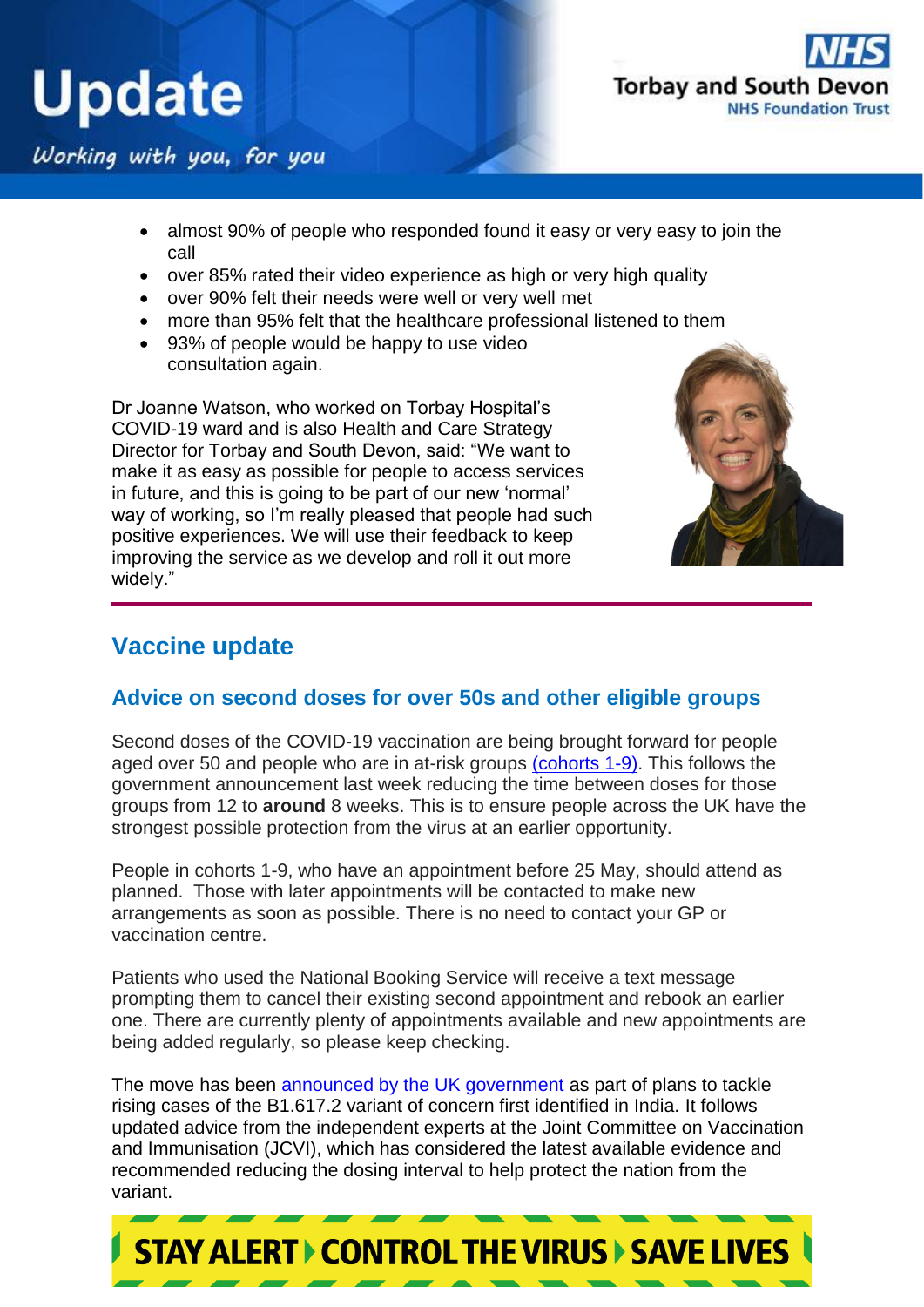



Those who are aged under 50 and in cohort 10 will continue to get a second dose at 12 weeks.

#### **Inviting 36 and 37-year olds to book their COVID-19 vaccine**

From Tuesday 18 May, 36 and 37-year olds are being invited to book their COVID-19 vaccination through the National Booking Service (online at nhs.uk or by calling 119). People will be contacted by text and will receive a letter later in the week. The service will be opened up to 34 and 35-year olds shortly and in line with available supply.

#### **Not yet vaccinated against COVID-19**?

We, in collaboration with University Hospitals Plymouth, will be running a COVID-19 vaccine study which will open soon.

The study needs volunteers over 18 who have not yet been offered a COVID-19 vaccine and are willing to travel to Plymouth to take part. To find out more or register your interest please email [plh-tr.contactvaccinestudy@nhs.net](mailto:plh-tr.contactvaccinestudy@nhs.net)

#### **Local staff vaccine programme**

On 4 January this year we opened our Staff COVID-19 Vaccine Programme and have now vaccinated nearly 18,000 people, which included our staff and staff from

over 170 local organisations such as care homes, opticians and dentists. This meant we were able to protect them as well as their colleagues, families and the people they provide care for.



This success was made possible as a result of a monumental team effort from teams across our organisation and beyond – thank you all so much.

Watch our **celebration video and find out more**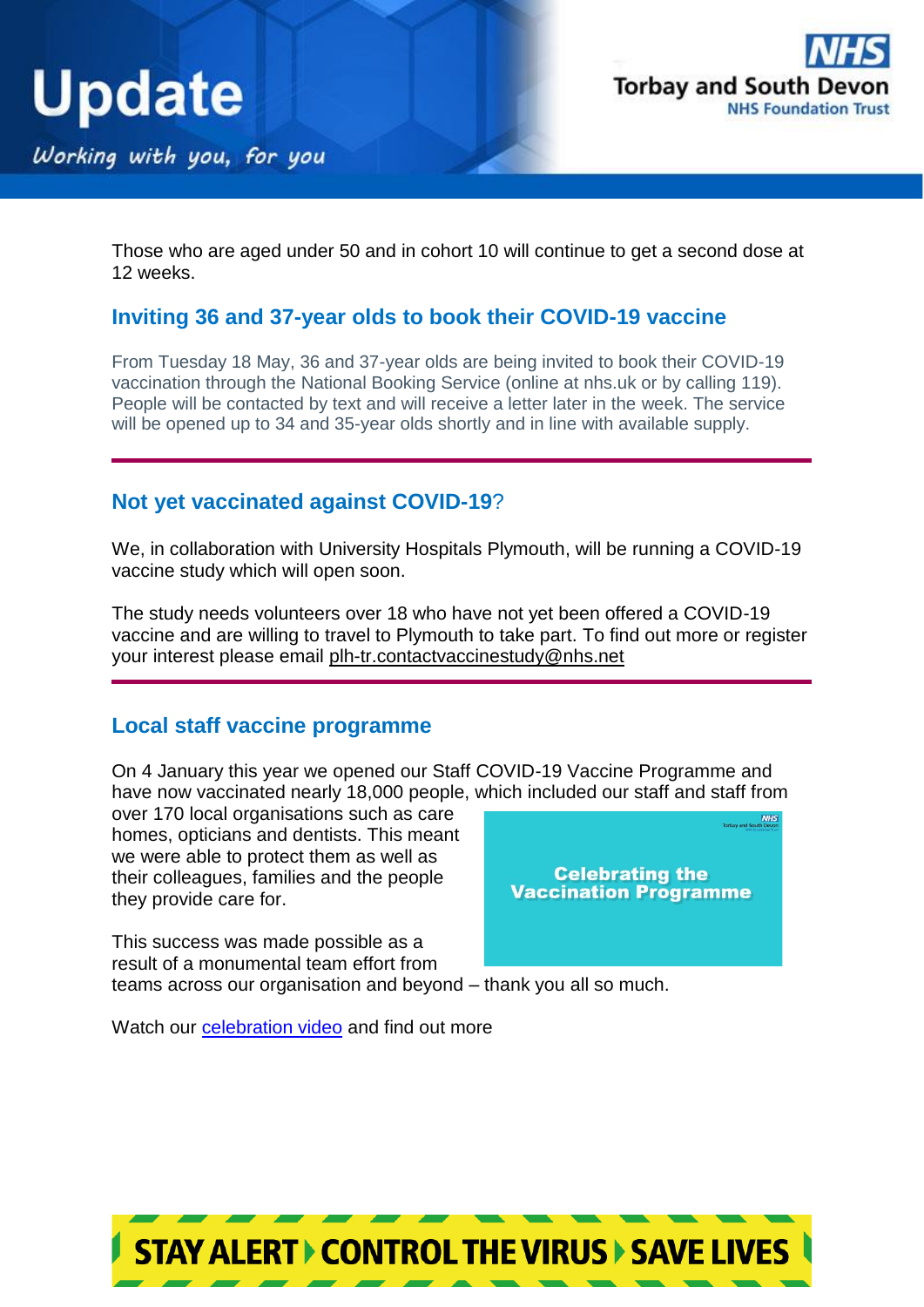



Working with you, for you

#### **Free rapid COVID-19 tests**

Alongside the vaccination rollout, regular testing of people without symptoms of coronavirus is at the heart of easing restrictions and reopening society and the economy safely.

It's so as many positive cases as possible can be found and isolated to stop the virus spreading, particularly as one in three people don't know they've got it as they don't have any symptoms so could be passing it on without realising.

That's why every adult in England is being encouraged to take a free rapid COVID-19 test (known as a lateral flow device (LFD) test) twice a week. They are easy, quick and convenient, and the results are usually available to you within the hour.

There are a range of locations across our area where you can get tested or collect a home testing kit. For more information about testing in Torbay check [here](https://www.torbay.gov.uk/health-and-wellbeing/public-health/coronavirus/community-testing/) and for the Devon County Council area check [here](https://www.devon.gov.uk/coronavirus-advice-in-devon/book-a-covid-19-lateral-flow-test/)

You can also [order home-testing kits from the NHS by post](https://lnks.gd/l/eyJhbGciOiJIUzI1NiJ9.eyJidWxsZXRpbl9saW5rX2lkIjoxMjYsInVyaSI6ImJwMjpjbGljayIsImJ1bGxldGluX2lkIjoiMjAyMTA0MTYuMzg5MTUwNzEiLCJ1cmwiOiJodHRwczovL3d3dy5nb3YudWsvb3JkZXItY29yb25hdmlydXMtcmFwaWQtbGF0ZXJhbC1mbG93LXRlc3RzIn0.BV2mdI46zBoeFhP9bPSGOzjF7FwteeRm3aapWFL7vvA/s/661381203/br/102465471254-l) or collect home-testing kits from [NHS testing locations, and any of the 133 pharmacies that are part of the](https://lnks.gd/l/eyJhbGciOiJIUzI1NiJ9.eyJidWxsZXRpbl9saW5rX2lkIjoxMjcsInVyaSI6ImJwMjpjbGljayIsImJ1bGxldGluX2lkIjoiMjAyMTA0MTYuMzg5MTUwNzEiLCJ1cmwiOiJodHRwczovL21hcHMudGVzdC1hbmQtdHJhY2UubmhzLnVrLyJ9.ZOQhK_E1A0D1n1WF_Kv0fIuQqg1nVCfLWuOa6IvAXsM/s/661381203/br/102465471254-l)  [Pharmacy Collect scheme so far.](https://lnks.gd/l/eyJhbGciOiJIUzI1NiJ9.eyJidWxsZXRpbl9saW5rX2lkIjoxMjcsInVyaSI6ImJwMjpjbGljayIsImJ1bGxldGluX2lkIjoiMjAyMTA0MTYuMzg5MTUwNzEiLCJ1cmwiOiJodHRwczovL21hcHMudGVzdC1hbmQtdHJhY2UubmhzLnVrLyJ9.ZOQhK_E1A0D1n1WF_Kv0fIuQqg1nVCfLWuOa6IvAXsM/s/661381203/br/102465471254-l)

If the test is negative, you can carry on with your day while still following the public health guidance about social distancing, hand washing and wearing face coverings. If the test is positive, you need to self-isolate immediately and [arrange a](https://lnks.gd/l/eyJhbGciOiJIUzI1NiJ9.eyJidWxsZXRpbl9saW5rX2lkIjoxMjgsInVyaSI6ImJwMjpjbGljayIsImJ1bGxldGluX2lkIjoiMjAyMTA0MTYuMzg5MTUwNzEiLCJ1cmwiOiJodHRwczovL3d3dy5nb3YudWsvZ2V0LWNvcm9uYXZpcnVzLXRlc3QifQ.IBPM3Qq3AAukWHis0tusoz5EpKKLN6LX083rAfd4d9Y/s/661381203/br/102465471254-l)  [confirmatory PCR test via the NHS.](https://lnks.gd/l/eyJhbGciOiJIUzI1NiJ9.eyJidWxsZXRpbl9saW5rX2lkIjoxMjgsInVyaSI6ImJwMjpjbGljayIsImJ1bGxldGluX2lkIjoiMjAyMTA0MTYuMzg5MTUwNzEiLCJ1cmwiOiJodHRwczovL3d3dy5nb3YudWsvZ2V0LWNvcm9uYXZpcnVzLXRlc3QifQ.IBPM3Qq3AAukWHis0tusoz5EpKKLN6LX083rAfd4d9Y/s/661381203/br/102465471254-l)

These rapid lateral flow tests are to be taken regularly if you do not have any symptoms of coronavirus. If you do develop any symptoms, you should immediately self-isolate and [arrange a PCR test via the NHS.](https://lnks.gd/l/eyJhbGciOiJIUzI1NiJ9.eyJidWxsZXRpbl9saW5rX2lkIjoxMjksInVyaSI6ImJwMjpjbGljayIsImJ1bGxldGluX2lkIjoiMjAyMTA0MTYuMzg5MTUwNzEiLCJ1cmwiOiJodHRwczovL21jYXMtcHJveHl3ZWIubWNhcy5tcy9jZXJ0aWZpY2F0ZS1jaGVja2VyP2xvZ2luPWZhbHNlJm9yaWdpbmFsVXJsPWh0dHBzJTNBJTJGJTJGd3d3Lmdvdi51ay5tY2FzLm1zJTJGZ2V0LWNvcm9uYXZpcnVzLXRlc3QifQ.MNKQ_xE1-hMIwoCloDP7_fFcfGikyHNms01FkgyBqMg/s/661381203/br/102465471254-l)

#### **Update on our new Acute Medicine Unit (AMU): Level 2 Outpatients area**

This has been a busy week on the new AMU site. Next week, the demolition works will begin and last for two weeks. During this time there will be heavy traffic to and from the site. The contractors have robust plans in place to ensure minimal disruption and clear access to adjacent parking, with pavements being maintained clean, safe and accessible at all times.

Please access the Outpatients department via the Level 4 Main Entrance while this work is going on. There is clear signage and our volunteer Wayfinders are available to help you.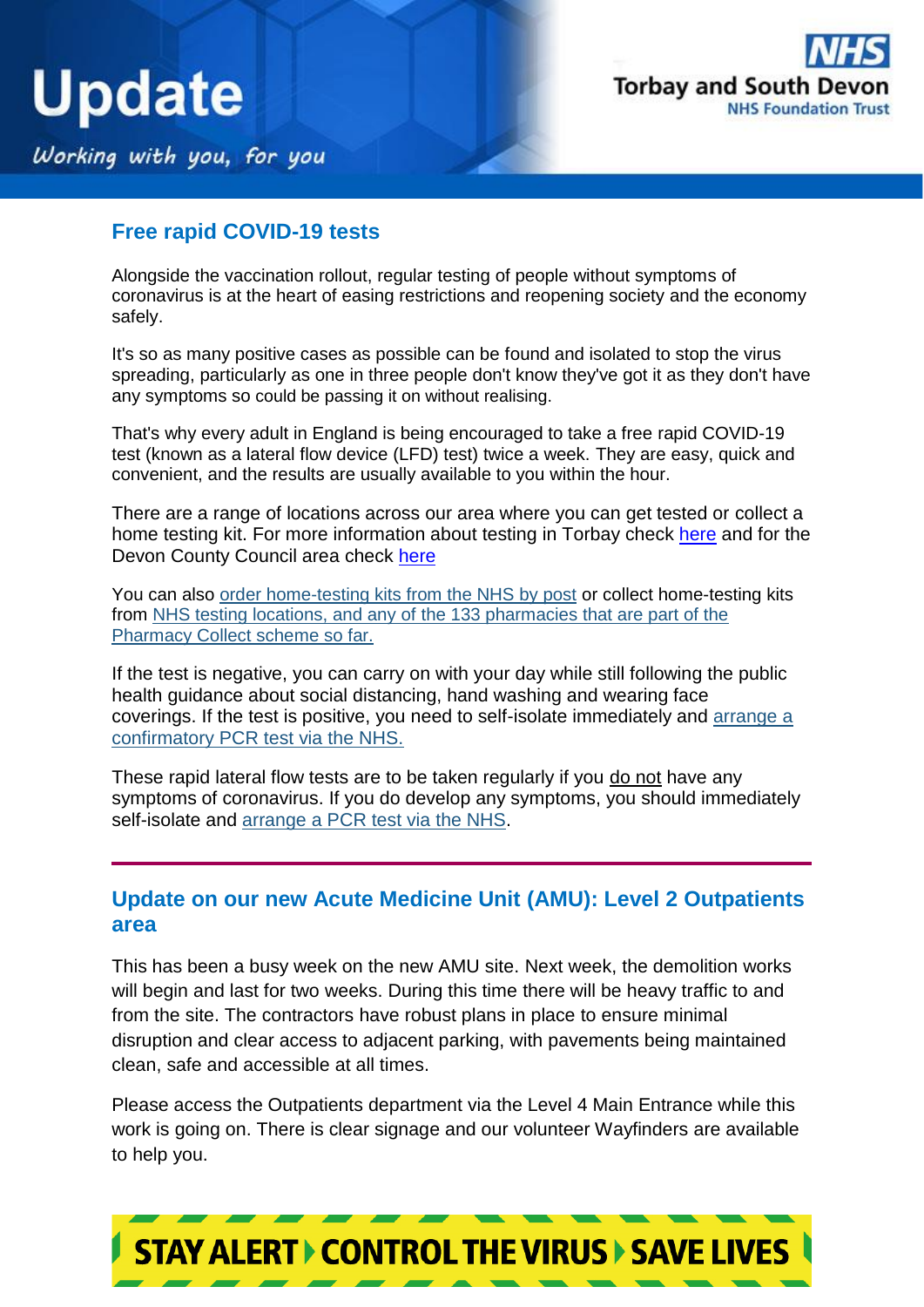



#### **Celebrating our staff for International Nurses Day and International Day of the Midwife May 2021**

We have incredible staff working across all our services but we wanted to highlight here how we celebrated two professions – nurses and midwives.

As part of this month's International Days, we are shining the spotlight on some of our incredible nursing and midwifery staff here in Torbay and South Devon.



You can hear from and read about just a few of our wonderful nursing staff on the next page.

**International Day of the Midwife** 

What do you love about being a midwife?

If you go over to our Facebook page you can hear from just a few of our wonderful midwives on why they love being a midwife. Click on the image to watch the video.

#### **And here are just a few of our nursing staff:**

**Denise, Sister in our Emergency Department** Denise is from Manila in the Philippines. Following in

her family's footsteps with a career in healthcare, Denise soon fell in love with nursing… even though as a child she had a fear of blood and open wounds!

She had been a Nurse for five years in one of Manila's hospitals before joining us as part of our international recruitment programme back in 2017. With all of her exams passed to join the NMC register, Denise initially joined our stroke ward, George Earle, before transferring to our Emergency Department in 2018.



Denise said: "I had seen photos of Torbay and South Devon as part of an international recruitment event and absolutely loved the area. When I joined the Trust, I felt incredibly supported and welcome as we had help with accommodation, food shopping and general orientation of the local area.

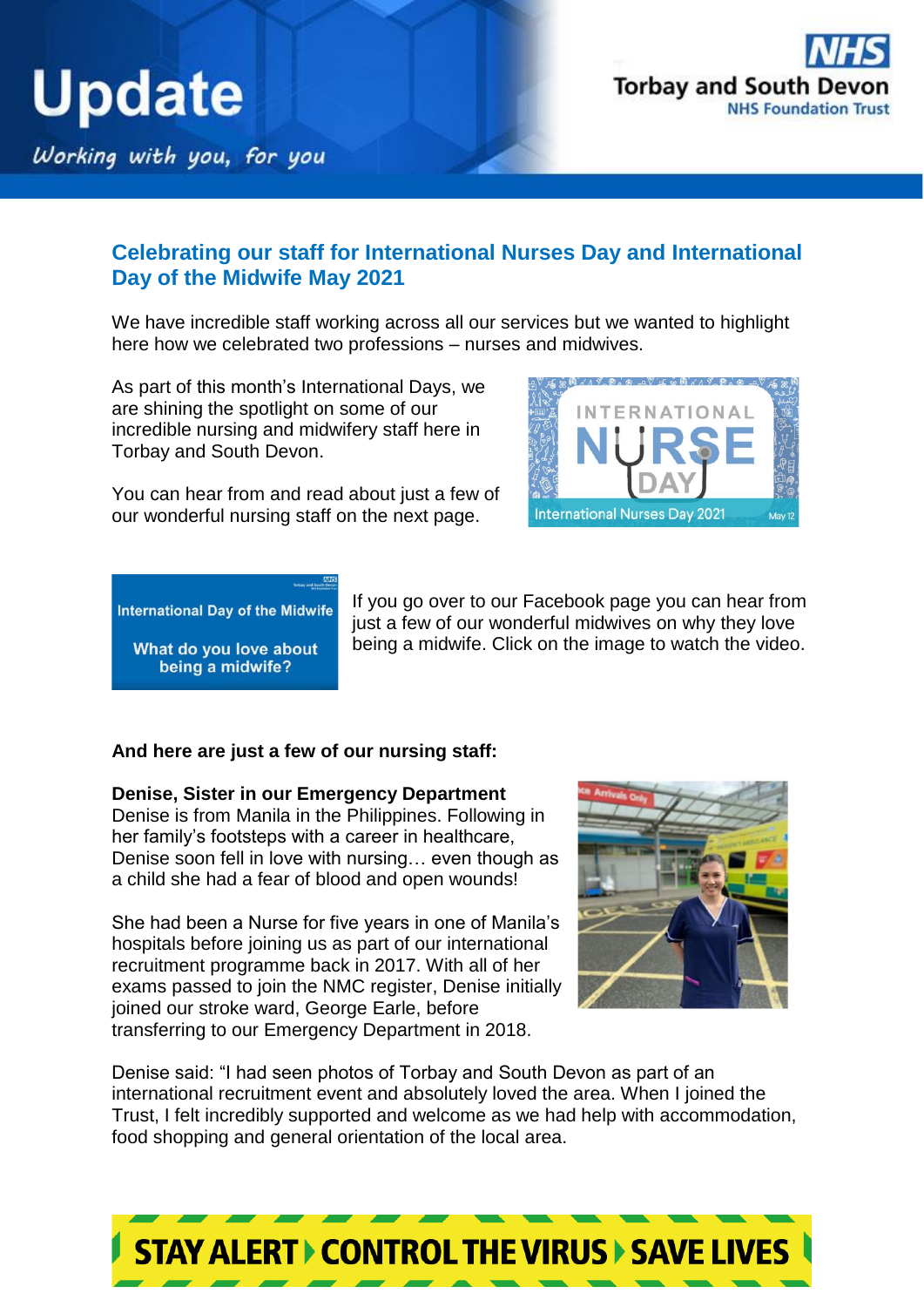

Working with you, for you

"I absolutely love being part of the Emergency Department team. We see so many different patients on a daily basis and I feel so fulfilled and content knowing that we have helped so many people every day."

When asked about what advice she would give to other international students considering a career in Torbay and South Devon, Denise added: "Just go for it! Don't be afraid of the exams, just study hard - it's really worth it! It's a beautiful part of the country and you will be so supported!"

#### **Jane and Corrinna, Community Nurse Leads**



Jane and Corrinna work closely together as part of our Torquay team providing nursing care for people in their own homes.

Jane said: "It's a real privilege being able to nurse someone in their own home. We get to build fantastic relationships with our patients as well as their families and carers. The building of these, often, long-term relationships and the trust between

one another is so important as we are helping to keep them safe in the surroundings of their own home."

Corrinna added: "I fell in love with community nursing from the moment I started my training. As community nurses, we get to look after our patients holistically; not only are we looking after their nursing needs, but we're also looking to ensure they have everything they need physically, psychologically and socially."

The pair has seen many changes over the years including the introduction of new technologies and the integration of all the teams. "Having different professions all together has been a huge positive." Jane said. "…and the introduction of technology such as iPhones had a huge impact on our autonomy."

Corrinna added: "If you're thinking of a career in Community Nursing, you won't be disappointed! For great hands-on patient care where you get to build fantastic relationships with the people you care for – there really is nothing not to love!"

#### **Adam, Assistant Practitioner**

Adam is 29 years old and is one of our Assistant Practitioners who is currently studying as part of our apprenticeship programme to become a fully qualified, registered nurse.

Adam said: "When I left school, I initially trained to become a plumber. However, over one of the summer holidays I took a temporary job caring for adults with learning disabilities. I realised there and then that I needed to work with people and take care of them – I love looking after people! I spent eight years working there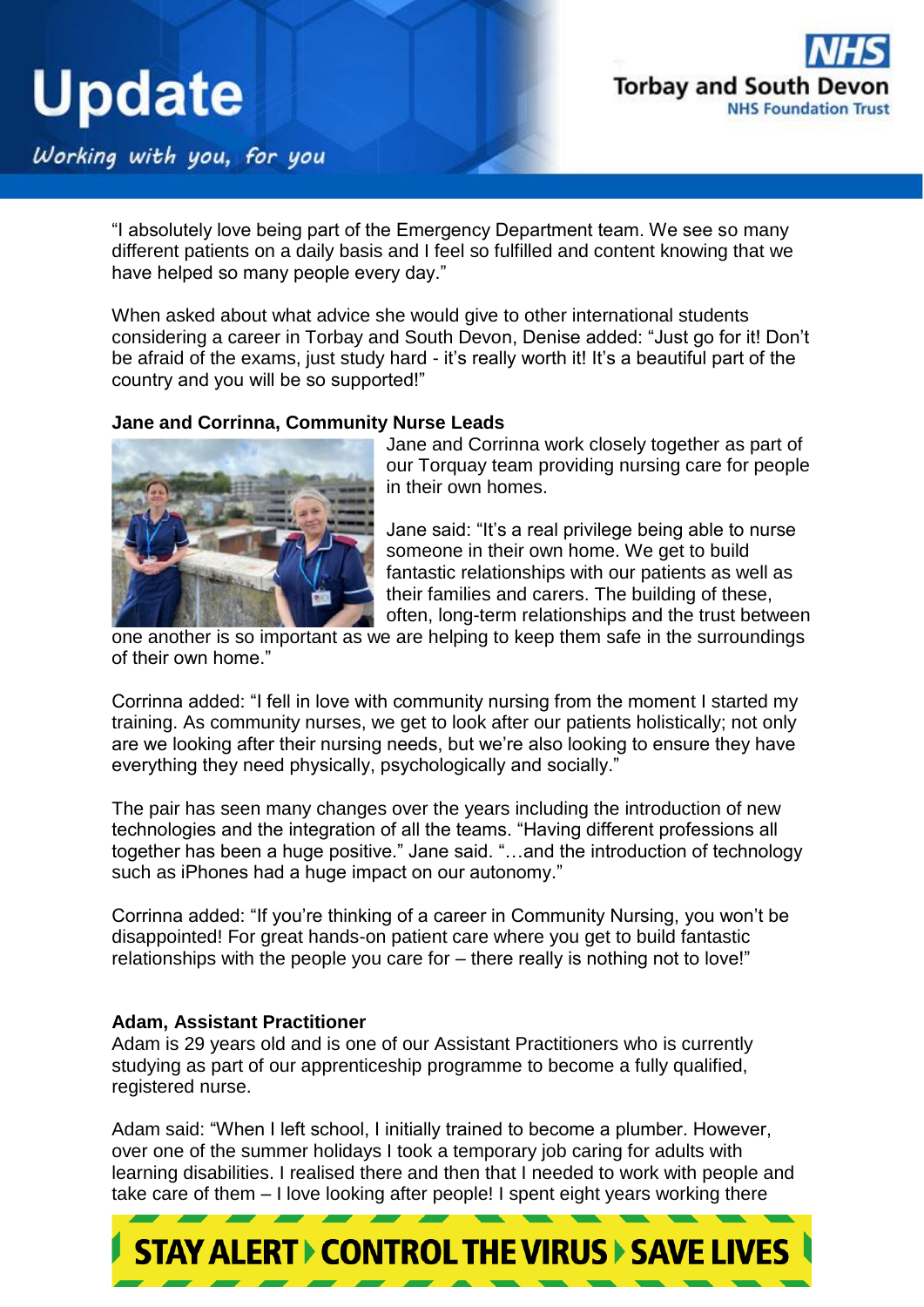

### Working with you, for you

before I took some bank shifts as a healthcare assistant (HCA) at the hospital and I was soon offered a full-time position in the Emergency Department.

"Before I started as an HCA at the hospital, I'd never heard of an Assistant Practitioner (AP) or realised that there were possibilities for me to train on the job to become a nurse. In 2018 I was delighted to be part of the next cohort to study for the apprenticeship degrees to become an AP… I wouldn't have been able to afford to do the training without it being an apprenticeship programme."



Adam qualified as an Assistant Practitioner – who support our nurses - in 2020 and late last year he

started the final part of the apprenticeship to become a fully qualified, Registered Nurse in 2022.

Adam added: "Being able to undertake my nursing degree 'on the job' has just been incredible. We rotate with different placements so we get to see all different aspects of the Trust and, with me currently being based at Newton Abbot Community Hospital, it's been so beneficial working in and seeing a community setting.

"I'd advise anyone thinking about a career in nursing to just go for it! It's one of the best things I've ever done and I enjoy it so much! I really can't wait to be fully a fully qualified nurse now!"

If you would like to find out more about nursing and midwifery careers or apprenticeships please do take a look at our [website](https://www.torbayandsouthdevon.nhs.uk/about-us/working-with-us/)

#### **Pioneering PACE trial begins at Torbay Hospital**

Earlier this year it was announced that we would be the first trust in the south west to open a PACE trial to treat prostate cancer patients. After lots of hard work, planning and preparation, our Radiotherapy department was delighted to treat their first patient using stereotactic ablative radiotherapy (SABR) as part of this pioneering PACE trial.

The trial involves the use of a new technique which uses advanced imaging technologies with sophisticated computer planning to safely deliver precisely targeted radiotherapy using fewer higher doses of radiation. This means patients attend hospital for as little as five visits as opposed to many more over several weeks.

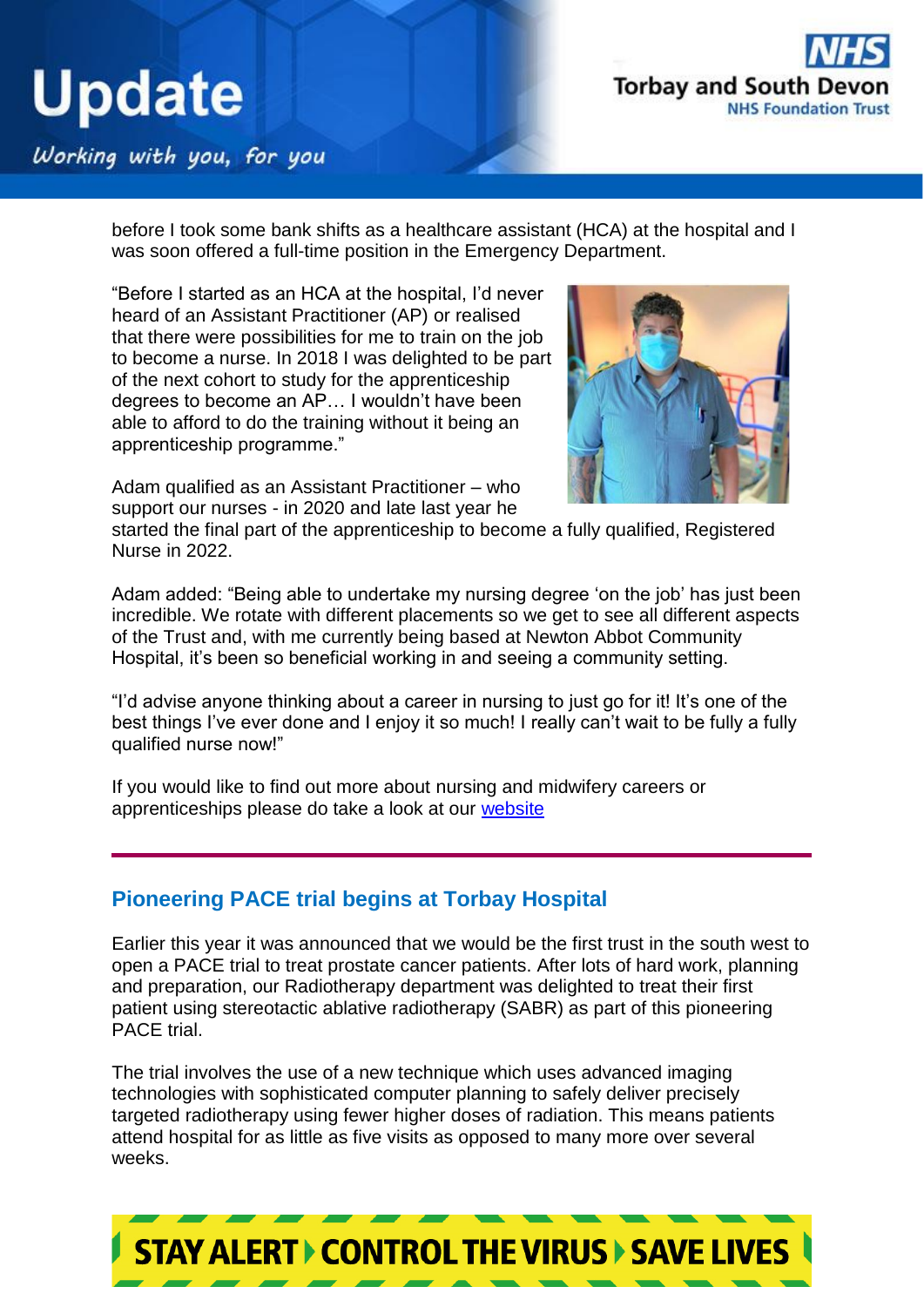

### Working with you, for you

It has taken a lot of hard work by teams in Radiotherapy, Medical Physics and Oncology Research and Development departments, as well as many other staff across the organisation who provided support which made this possible.

Barry Jarvis who is the first patient to be treated as part of the trial at Torbay Hospital said: "I feel very privileged to be involved with the PACE trial and have appreciated fewer trips to the hospital. I feel that it is important to participate in research to help other patients in the future. The staff in the Oncology department have been fantastic. They have been helpful and reassuring at all times."



The treatment is seen as an excellent alternative to surgery, while facilitating treatment closer to home and avoiding the need for patients to travel as frequently. The treatment will also increase our capacity to treat cancer patients while allowing vulnerable patients to reduce the number of times they visit hospital.

The development of stereotactic radiotherapy has been enabled by our investment in modern linear accelerators to deliver this most sophisticated form of radiotherapy.

We are also keen to recognise the support and achievements of Peter Hosking and the Torbay Prostate Support Association (TPSA). Peter was the founding member of the TPSA in 1999 and was named as a Medallist of the Order of the British Empire in the New Year's Honours List in recognition of this work. The TPSA has raised substantial funding that over the years has directly helped and supported patients, and improved prostate cancer diagnosis and treatment at Torbay Hospital.

#### **Helping visitors access the right urgent care**

With the gradual easing of lockdown we know that we will be seeing more and more visitors coming to this lovely part of the country. Unfortunately, some will either suffer an accident or become unwell while they are here. We are launching a campaign to help them access the right treatment and also encourage them not to visit the Emergency Department unless it is necessary. This will help us prioritise local people and visitors who need emergency treatment and also ensure visitors get the right treatment, at the right place quickly.

To do this we are working with local hospitality and accommodation providers to get the information to visitors. We are providing information, posters and also using social media.

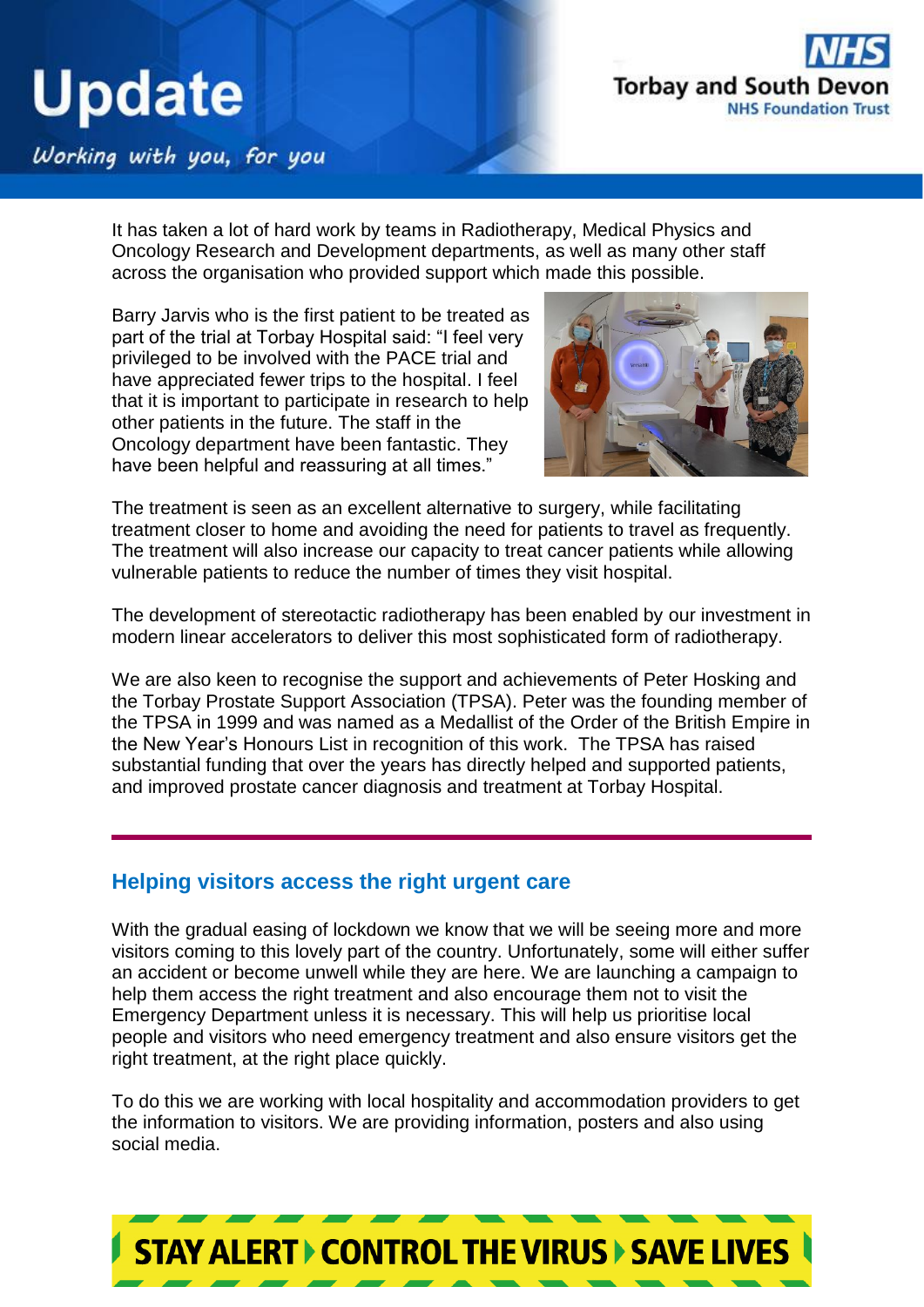

**NHS** 

### Working with you, for you

**The key message is to get the right care call 111 where experts will be able to advise on the right treatment and even book people into our Urgent Tretment Centre based at Newton Abbot Community Hospital**.

You can also help us by taking a look at our website so that you are familiar with option for urgent treatment and if there is somewhere you can display a poster download one. If you would like posters sent to you please email [communications.tsdft@nhs.net](mailto:communications.tsdft@nhs.net) and we will get them sent to you. Please also share on social media.

By doing this you are helping us to keep the Emergency Department free to treat

**Centre (UTC)** West Golds Road, Jetty Marsh, Newton Abbot, Devon, TQ12 2TS NHS urgent treatment centres offer fast and convenient access to healthcare advice and treatment for minor injuries and illnesses. To access this site, contact 111 first and advisors will arrange for you to be seen by a healthcare professional.

**Newton Abbot** 

**Urgent Treatment** 

those with life threatening conditions such as heart attacks, serious head injuries and strokes.



#### **Supporting local people through local donations**

Did you know that we have our very own charity? Through the monies local people donate to our charity and our JustGiving pages we are able to do things which